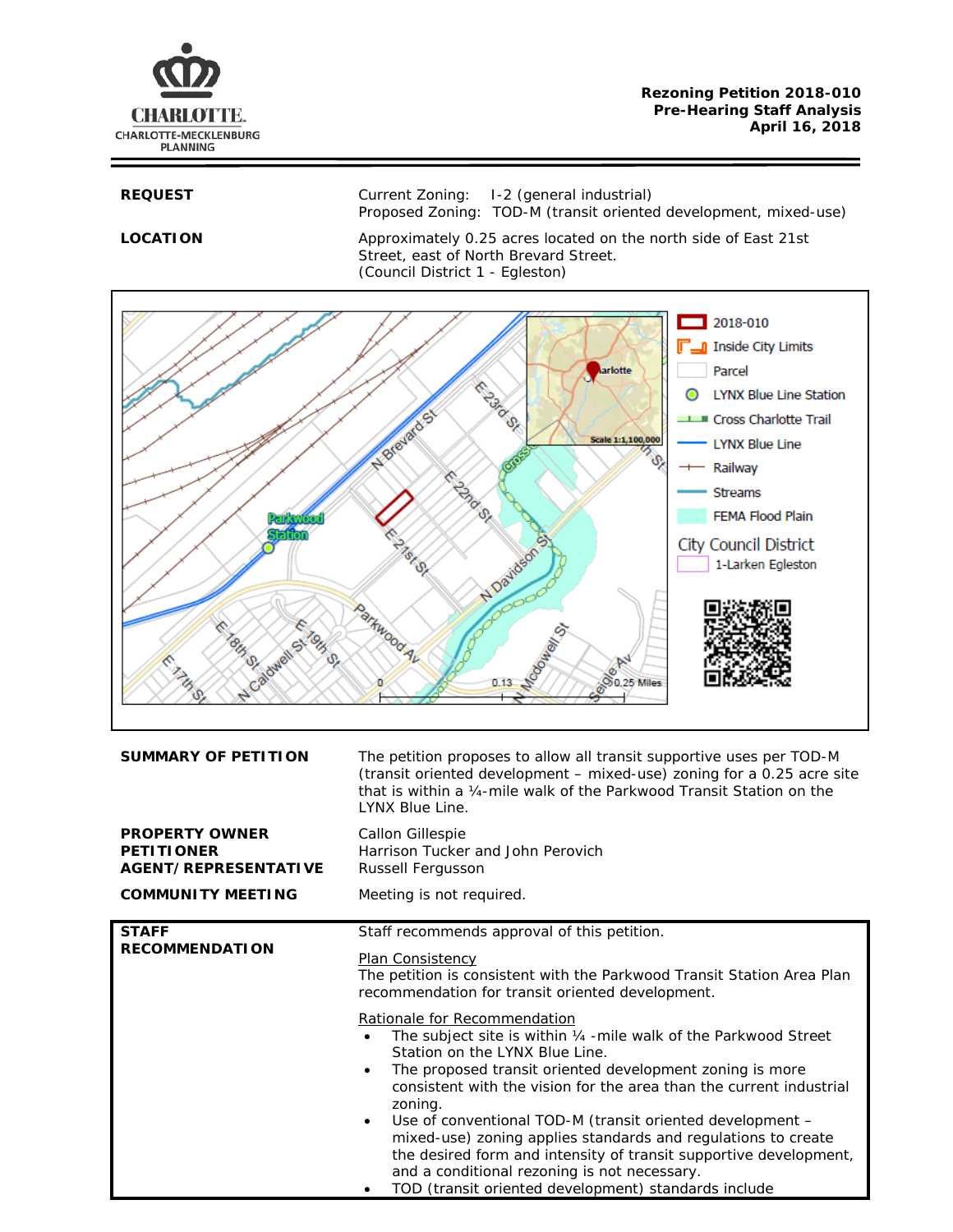## requirements for appropriate streetscape treatment, building setbacks, street-facing building walls, entrances, and screening.

# **PLANNING STAFF REVIEW**

## • **Proposed Request Details**

This is a conventional rezoning petition, which applies all the standards, regulations and uses in the TOD-M zoning district. Uses allowed in the TOD-M district include office, residential, retail, eating/drinking/entertainment establishments and civic uses.

## • **Existing Zoning and Land Use**



Properties surrounding the subject property are zoned a mix of transit oriented developments and single family residential.



The subject property is zoned I-2 (general industrial) and developed with a single family house.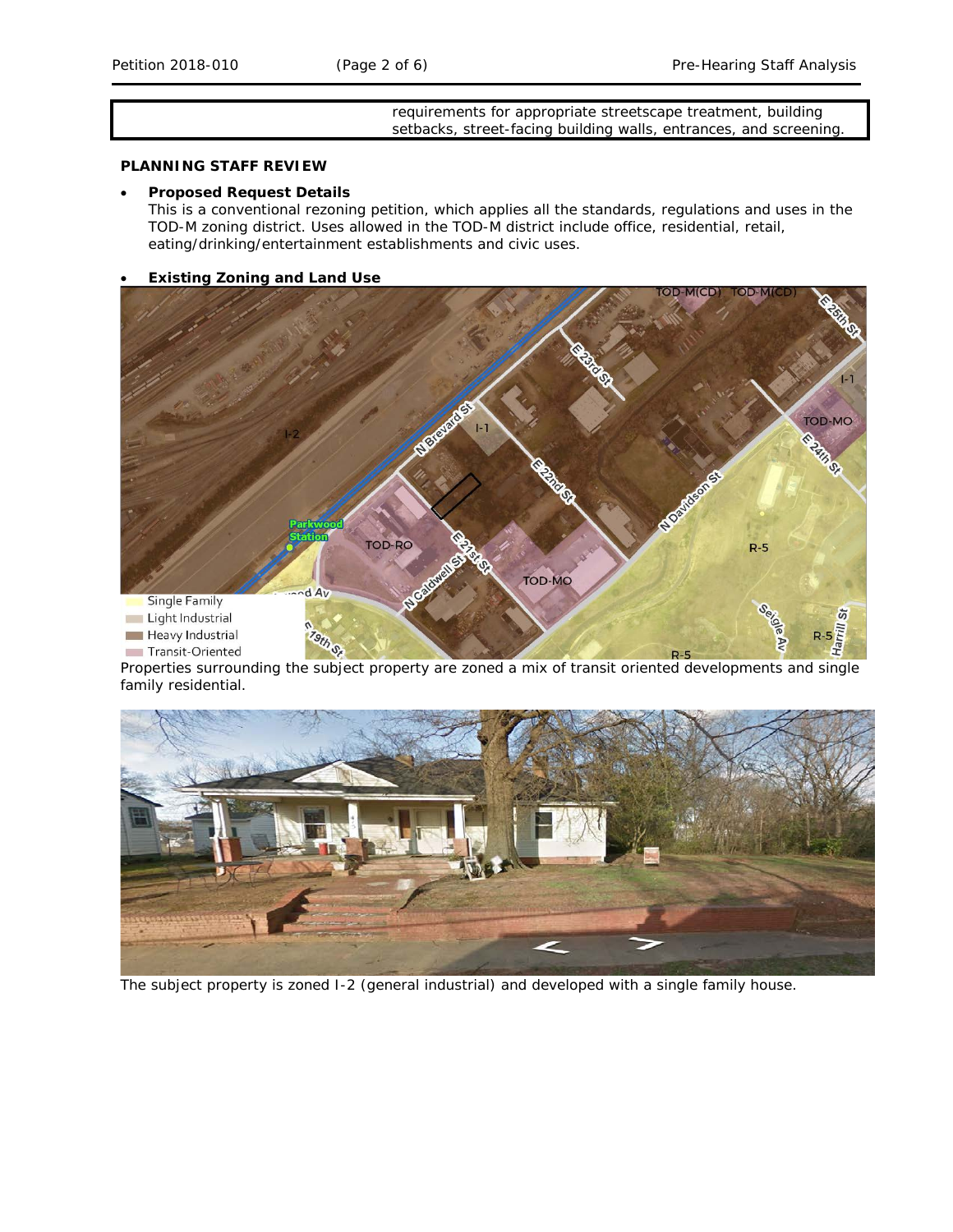

Properties to the east are zoned I-2 with residential uses or vacant land.



To the north of the site are industrial uses and vacant land.



Across E. 21<sup>st</sup> Street the property has been rezoned TOD-RO to allow multi-family dwelling units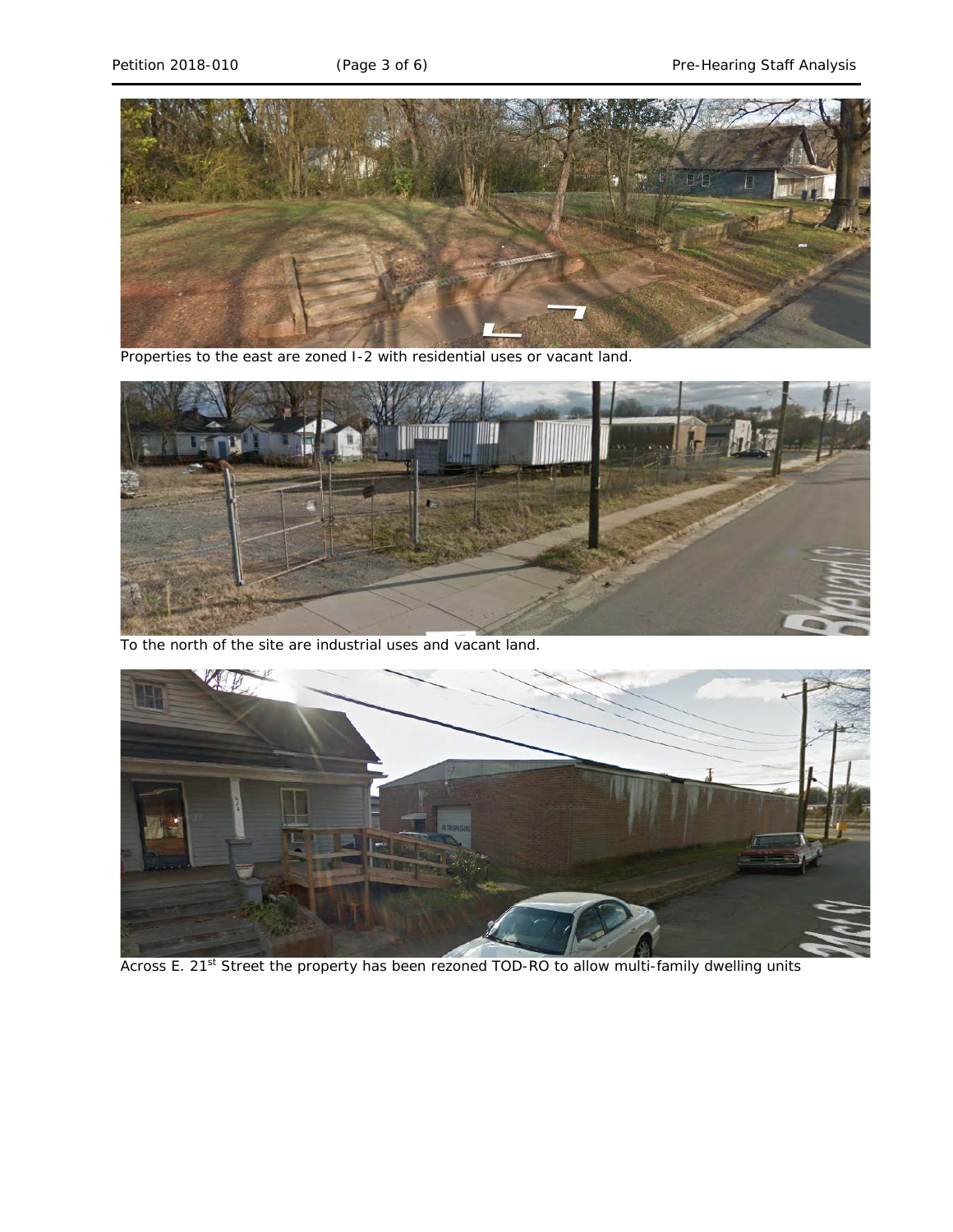

| <b>Petition Number</b> | Summary of Petition                                                                                                                                                                                   | <b>Status</b> |
|------------------------|-------------------------------------------------------------------------------------------------------------------------------------------------------------------------------------------------------|---------------|
| 2015-024               | Approximately 0.413 acres rezoned I-1(TS) (light industrial, transit<br>supportive overlay) to allow all uses as permitted in the I-1(TS) (light<br>industrial, transit supportive overlay) district. | Approved      |
| 2015-091               | Approximately 0.99 acres rezoned to TOD-R(O) (transit oriented<br>development, residential, optional) to allow up to 50 multi-family<br>dwelling units.                                               | Approved      |
| 2015-126               | Approximately 3.63 acres rezoned to TOD-R(O) (transit oriented<br>development, residential, optional) to allow up to 351 multi-family<br>dwelling units.                                              | Approved      |
| 2016-144               | Approximately 3.06 acres rezoned to TOD-M(O) (transit oriented<br>development, mixed use, optional) to redevelop a site with a transit<br>oriented residential development.                           | Approved      |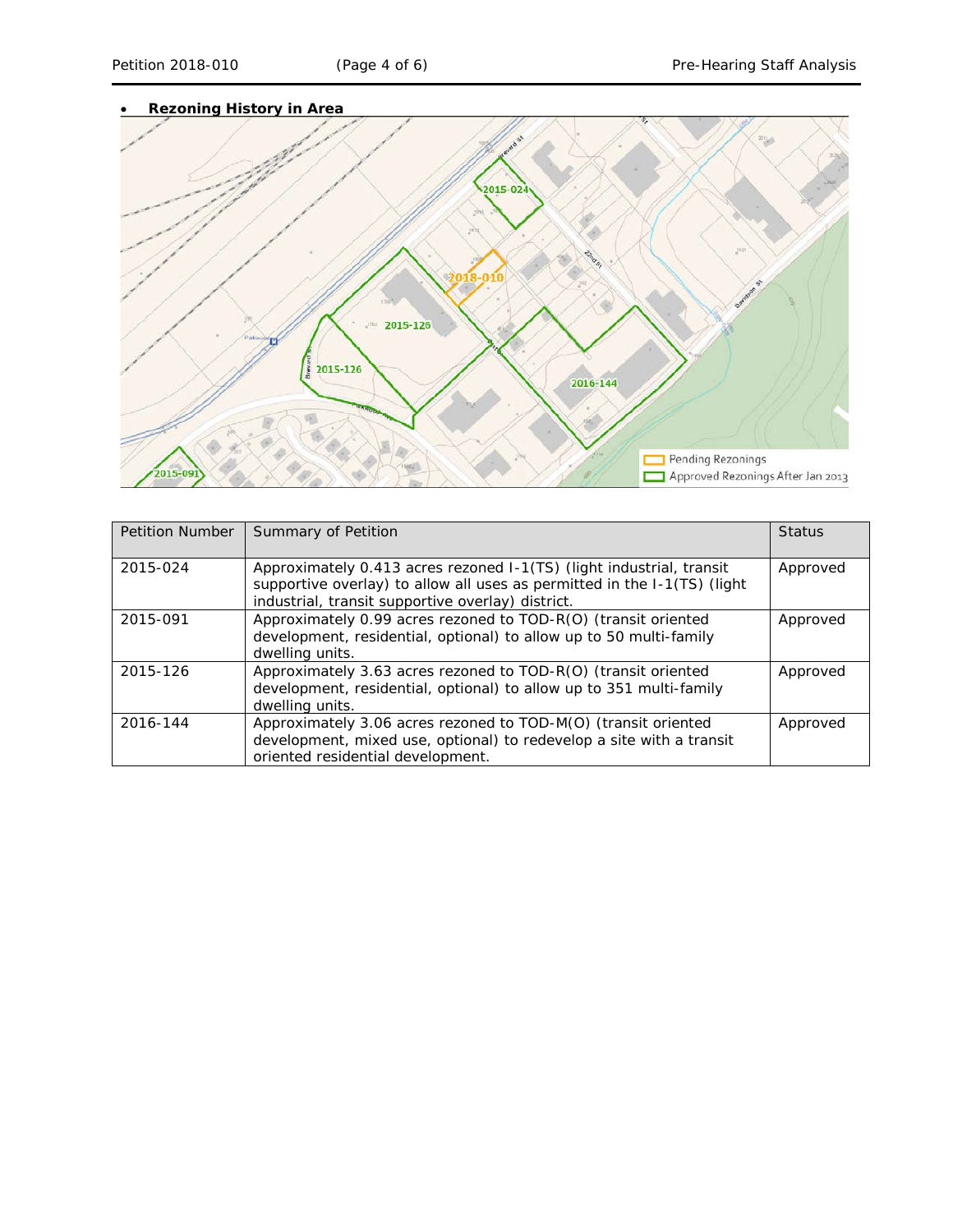# • **Public Plans and Policies**



• The *Parkwood Transit Station Area Plan* recommends transit supportive development for the subject site and surrounding properties.

# • **TRANSPORTATION CONSIDERATIONS**

- The site is located on a local street close to a major thoroughfare (Parkwood Avenue) and within 1/4 mile of the Blue Line Extension Parkwood Station, two local bus routes, and the Cross Charlotte Trail. During permitting, CDOT will work with the petitioner to upgrade the streetscape in accordance with zoning standards, area plan guidelines or results of the *Northeast Corridor Infrastructure* curbline study.
	- **Vehicle Trip Generation:**
	- Current Zoning:

Existing Use: 10 trips per day (based on single family dwelling). Entitlement: 10 trips per day (based on 3,750 square feet of warehouse use). Proposed Zoning: Allows for a wide variety of uses.

**DEPARTMENT COMMENTS** (see full department reports online)

- **Charlotte Area Transit System:** No outstanding issues.
- **Charlotte Department of Housing and Neighborhood Services:** No outstanding issues.
- **Charlotte Fire Department:** 20-foot unobstructed clearance on street required at all times.
- **Charlotte-Mecklenburg Schools:** The conventional district allows a variety of uses; therefore, the impact on local schools cannot be determined.
- **Charlotte Water:** Charlotte Water has accessible water system infrastructure for the rezoning boundary via an existing eight-inch water distribution main located along 21st Street. Charlotte Water has sanitary sewer system infrastructure accessible for the rezoning boundary via an existing eight-inch gravity sewer main located along 21st Street.
- **Engineering and Property Management:**
	- **Arborist:** Trees cannot be planted in the right of way of all existing (East 21st Street) and newly created City of Charlotte maintained streets without authorization from the City Arborist. Contact Laurie Reid (704-336-5753) at the City Arborist's office to discuss trees species to be planted in the right of way of all City of Charlotte maintained street; species must be approved before planting.
	- **Erosion Control:** No outstanding issues.
	- **Land Development:** No outstanding issues.
	- **Storm Water Services:** No outstanding issues.
	- **Urban Forestry:** No outstanding issues.
- **Mecklenburg County Land Use and Environmental Services Agency:** No comments submitted.